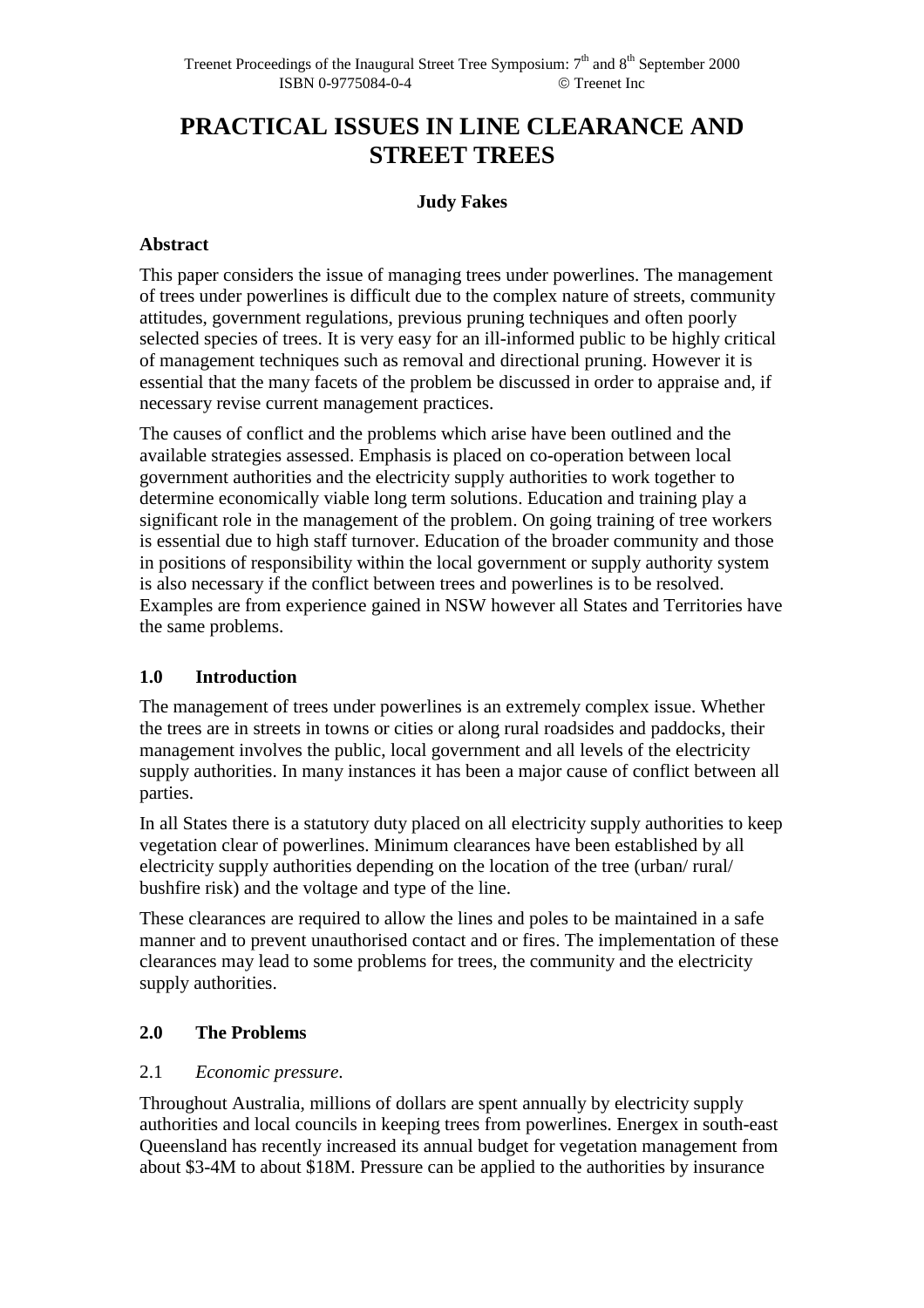companies; for example failure to reach the clearances by a certain date may incur a loss of public liability insurance.

### 2.2 *Aesthetic concerns.*

Traditional lopping practices and unskilfully executed "gully cutting" set phones ringing in council offices and provide sport for the local press. Even relatively sensitive methods of pruning which differ from more radical methods will receive "bad press", particularly from older residents who have grown used to "neatly" trimmed trees on both sides of the street. Other people demand to see trees left alone regardless of what species they are, where they are located, the condition they may be in or the problems they may be causing. It is important to remember that if a tree is genetically programmed to be bigger than the space provided for it ( under wires, adjacent to roads and on narrow footpaths) then even with sympathetic and minimal pruning it will never have an entirely natural appearance. Compromises must be accepted by the public and tree workers to ensure a reasonable appearance whilst allowing wires to be maintained.

### 2.3 *Declining tree health*.

Repeated lopping often results in the decay of branch stubs as well as the production of weakly attached epicormic shoots. The structurally weaker tree is more prone to failure in storms. Regular removal of photosynthetic tissue puts pressure on stored food reserves and places the tree under stress. Gully cutting may pre-dispose trees to sunburn and further secondary problems. Street trees are usually growing in very inhospitable environments; they are subject to pollution, suffer mechanical damage from vehicles, mowers and vandals; have to cope with drought, poor quality and shallow soils; and suffer repeated root damage from trenching, replacement of kerbs and gutters, paving, gas leaks and herbicides. In fact the most significant damage to street trees occurs to their roots.

All of these factors place trees under considerable stress affecting their ability to resist both disease and insect attack. Many of our street trees are already old and declining at a rapid rate due to these stresses. The net result is that trees do not last as long as they should so need to be removed and replaced more often. There is nothing that we can do to make trees live longer than their genetically predetermined life spans, however there are many things that we can do to shorten their lives. This is a cost to the community. Many of these declining trees could be considered hazardous and should be considered in terms of public liability and risk management.

### **3.0 The causes.**

## 3.1 *Lopping.*

One of the most significant causes of all three major problems ie. economic pressure, aesthetic concerns and tree health, is incorrect pruning or lopping. Lopping in this instance is defined as the removal of branches to a designated clearance and not to a branch collar or other growth point. This approach seems cheap in the short term but the rapid regrowth necessitates many return visits and is therefore expensive in the long term.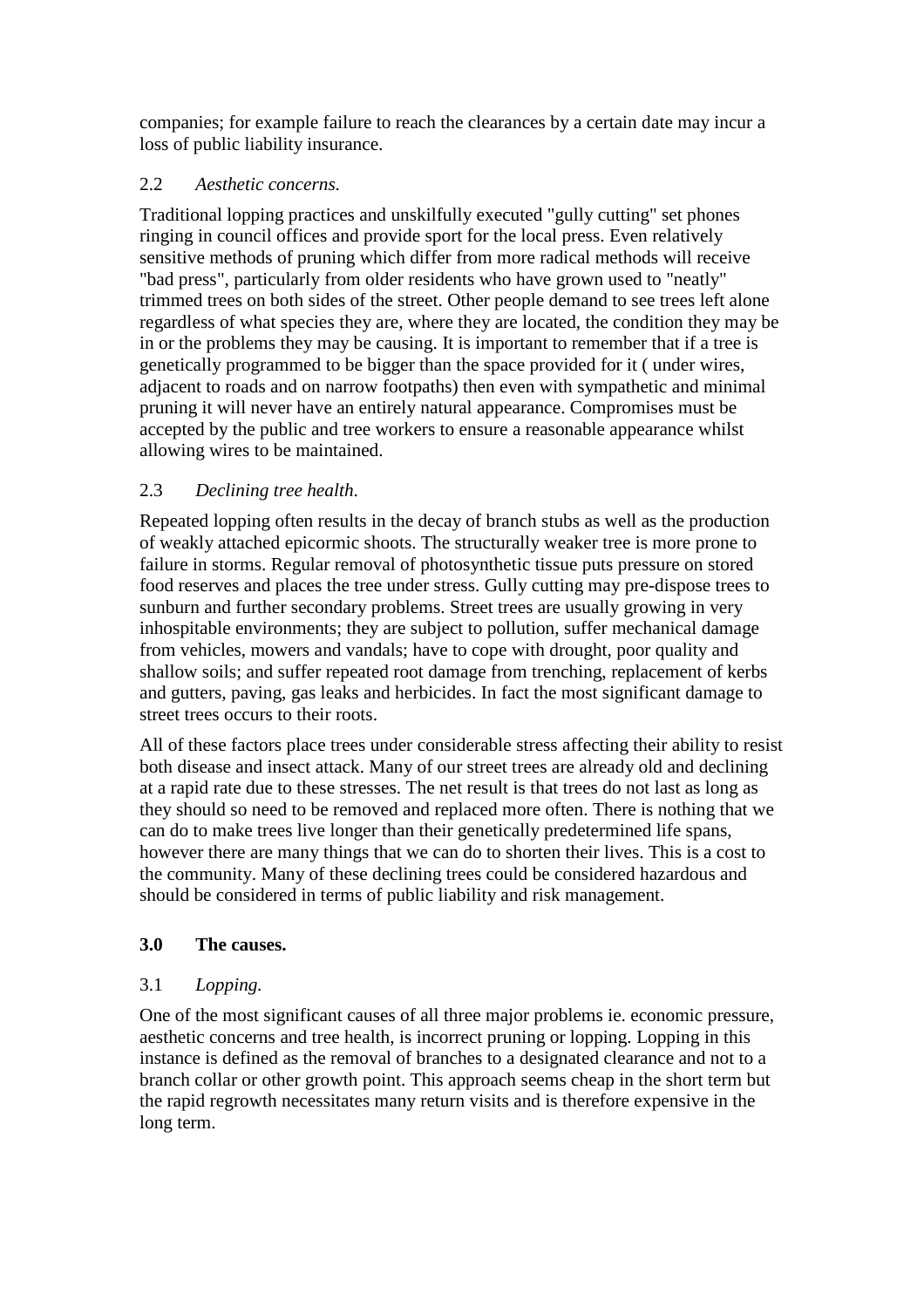This practice is less common now, but was once the prescribed method for clearing branches under power lines. Old lopping practices will dramatically influence the pruning technique required for current clearances.

The effects of lopping on the tree include rapid production of weakly attached vertical and vigorous epicormic shoots. In field work throughout NSW and Queensland, it has been observed that the rate of regrowth is commonly between 10 and 30 times the normal growth rate for that species in that situation. It is always extremely useful to look for normal extension growth and point this out not only to the tree workers but also to the supervisors and engineers who may be responsible for the works.

The practical significance of this style of pruning is that trees are debilitated over a long period of time and may become hazardous and or unsightly; the natural habit of the tree is destroyed; the rapid regrowth requires many return visits; large volumes of material must be tipped or chipped (ongoing expenditure or major capital outlay); and due to hormonal imbalances between shoots and roots, root growth may be stimulated thus causing other problems such as pavement upheaval and drain blocking. The removal of horizontal or lateral branches, extremely functional branches on street trees as they provide most of the shade and screening, leads to difficulties in reworking the tree. Even trees well chosen for the site and mature height and width can be rendered an ongoing maintenance problem by repeated heavy lopping (eg. *Prunus* spp, *Callistemon viminalis* ).

The human impact is one of conflict between the public and the tree workers; many electricity workers have been threatened verbally or with various weapons. Most tree workers consider lopping to be a frustrating and never ending chore. Few tree workers really feel good about leaving the trees as stubs on a trunk. However, a significant problem is that to the average non-discerning "person in the street" the fact that the trees eventually "come back" and have a "neat" appearance seems to reinforce the idea that this is an acceptable practice. Many people have come to expect (and sometimes demand) that street trees look like "apples on a stick". The quantity of the regrowth belies the poor quality of the branch framework.

#### 3.2 *Poor species selection and planning*.

Perhaps the other major cause of the problem is that the wrong trees were planted under wires in the first place. The Australian native revival era of the 1970s saw many *Eucalyptus* spp, *Melaleuca quinquenervia* and *Casuarina* spp planted directly under existing powerlines. Other single leader (excurrent) trees such as *Liquidambar styraciflua*, *Grevillea robusta* and *Araucaria heterophylla* are commonly found under wires throughout the State. Inappropriate species combined with lopping have led to a no win situation of ongoing pruning costs and hazardous, unsightly trees. It is extremely difficult to directionally prune a *Eucalyptus citriodora* away from powerlines yet these and other Eucalypts continue to be selected and planted under wires by local councils and individuals.

Broad-domed (decurrent) trees are the best shape for under-wire planting and lend themselves to early training and directional pruning. Unfortunately. early training and maintenance are often neglected by those responsible for tree planting.

In many suburbs and country towns there seems to be an extraordinary number of streets in which the only significant trees are on the same side as the powerlines. However it is not always that tree planters get it wrong. The location of new services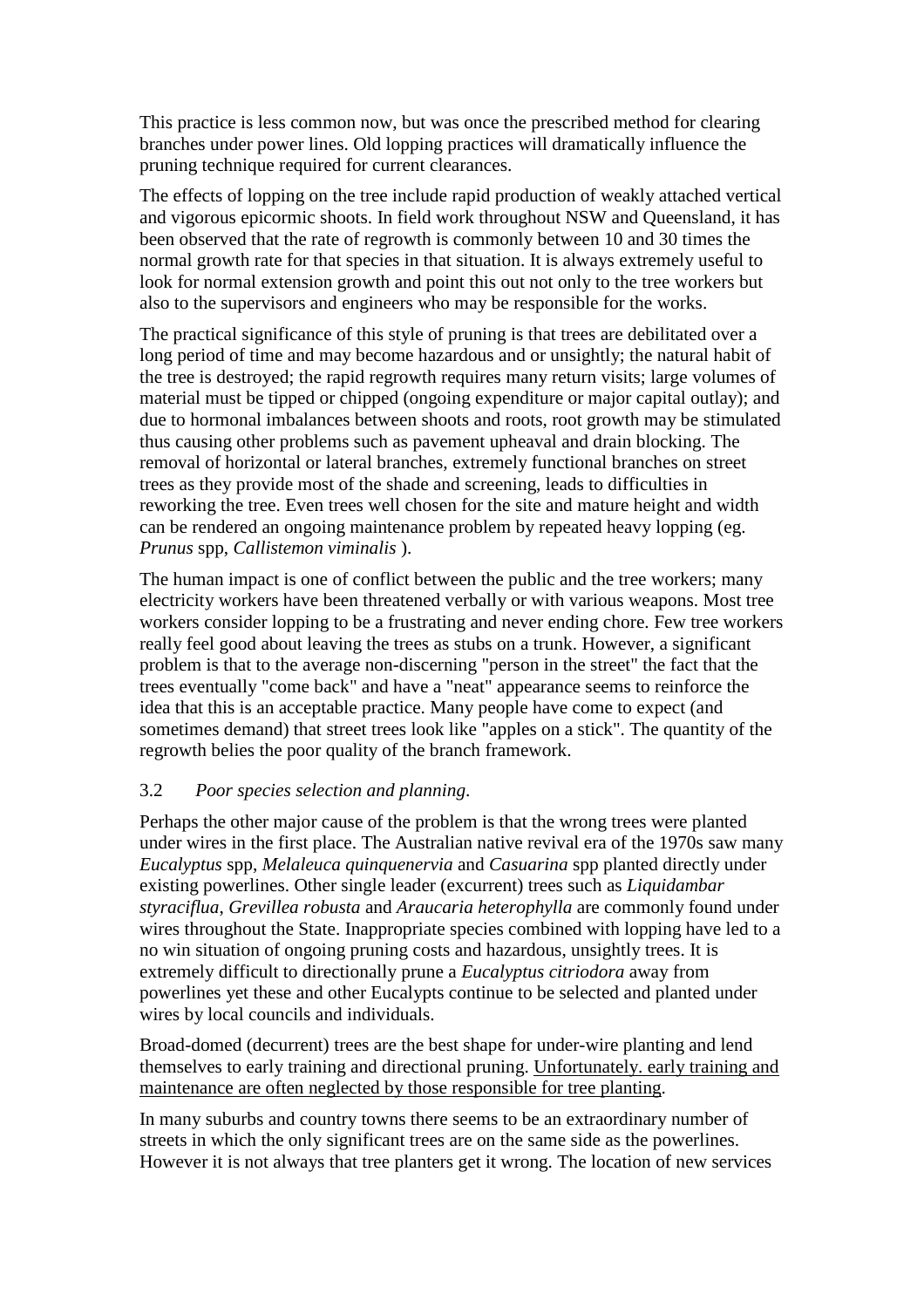should involve avoiding conflict with trees as much as possible. Existing trees should be considered when designing street lighting.

### 3.3 *Blanket clearances for all species*.

Whilst the clearances set down by the Electricity Council of NSW and other authorities are guidelines only, most electricity authorities have adopted them. The traditional measure of the clearance plus "three years regrowth" appears to have been based on regrowth after lopping. Many engineers believe that trees grow at phenomenal rates. In some Sydney suburbs it was common to find clearances of 5 metres under low voltage lines. In other areas bushfire clearances are taken to the suburbs. Some species that in most localities would barely reach the low voltage if left alone (eg. *Prunus cerassifera* 'Nigra', *Callistemon viminalis*, *Lagerstroemia indica*) are stimulated to grow into the wires after lopping. Whilst technically these trees will grow into the clearing space they require only minimal pruning if they do approach the wires. Similarly the slow growth rate of most conifers does not necessitate radical pruning and huge clearances. It is essential that tree workers be trained to identify natural extension growth.

## 3.4 *A dynamic streetscape*.

Another important point to consider is that whilst many trees may have been well suited to their positions when they were planted decades ago, road widening, increased traffic flow, larger vehicles in streets, sealed road shoulders, sealing of pavements, renewal of kerbs and gutters, replacement and maintenance of underground services as well as unsympathetic pruning may now mean that the species is unsuitable in this altered environment due to its deterioration or the loss of available space. The costs of maintaining these trees may outweigh the benefits derived from them.

## 3.5 *Lack of training and understanding*.

Imagine in these days of multi-skilling that you are told to be a mechanic for a week. You are given the cars with the instructions that they must be fixed by the end of the week. However no-one has told you how a car functions and therefore how to deal effectively with the problems. This has been the case for many electricity workers (linesmen, linesman's assistants and labourers) for many years....here are the trees, here are the clearances, get on with it. To make matters worse these workers are often abused by their supervisors, the public and the press for simply doing what they were told to do. In many cases the tree is then seen by the worker as the enemy and is treated accordingly. Nobody wins. .

Likewise engineers, the public and the press are also generally ignorant of the biology of trees. The public also has little knowledge of the requirements of maintaining their power supply. In fact all of our problems with trees and powerlines are really 'people problems'.

## 3.6 *Poor specifications and lack of skilled supervision*.

In the past, the required clearances were shown as straight lines across the tops and or sides of trees. This was then taken very literally by those people doing the work. The next phase of diagrams drawn up by electrical engineers or supervisors have shown the centres removed from trees often perfectly concaved. More recently better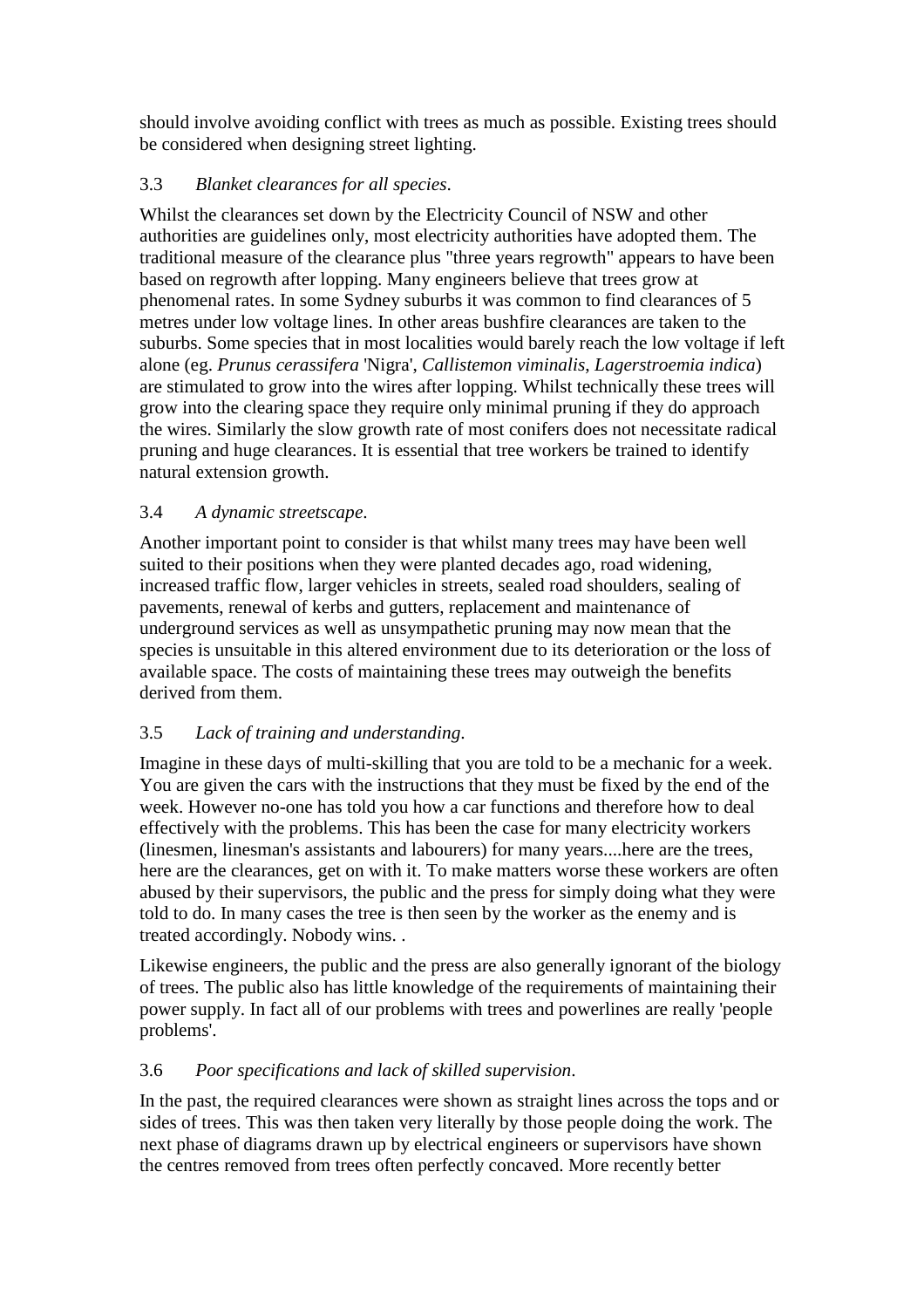specifications have been drawn up by a few organisations using people with some horticultural background and experience in line clearing which show a range of appropriate options. However unless these guidelines are followed and supervised in the field, the pruning habits of many operators will never change. A significant problem in many county council depots is that an "old hand" who was very much a "lopper" is now the leading hand responsible for the supervision of the tree work. Despite attendances at courses, old habits die very hard.

### **4.0 The management options.**

There are a number of management options which need to be considered. There is no one solution which can be applied to all trees. It is extremely difficult to manage something if you don't know where it is, what it is and what condition it is in. The most logical starting point in this complex tree/ powerlines/ street management problem would be to carry out a full inventory of all trees (street trees and those in adjacent properties) in relation to powerlines, poles and street lighting The most systematic and practical approach with a large population of trees would be to assess them on a street by street basis rather than on an individual tree basis (although individual trees must be considered when establishing the condition of the street population) and then apply the most appropriate treatment for example removal and replacement, aerial bundled cables, pruning, training etc. In all cases the treatment should reflect the cause.

All management options will incur some cost. The challenge is to deal with the problem in the most cost-effective manner (particularly in the longer term) with the limited financial resources that are available at any one time.

### 4.1 *Trained operators and supervisors*.

A major key to dealing with the conflict between trees and people and powerlines is to train and educate people in the ways of trees. Since 1984, Ryde College of TAFE in Sydney has been directly involved with the training of many local and county council employees throughout the State. The initial request came from Sydney Electricity who had received much flack from the public after pruning for greater clearances after the "Ash Wednesday" fires of 1983. Initially the course was based on a pre-existing Arboriculture short course of 72 hours. After courses in Sydney and Tasmania this was honed down to the present 30 hour 'Tree Care for Electricity Workers" course.

My colleague, Bruce Macleod, and I have delivered over eighty courses to many electricity supply authorities throughout NSW, Queensland and Tasmania and we are convinced that the format provides a good basic understanding and appreciation of trees in the landscape whilst providing a sound theoretical basis for the practical component. Originally, the course was directed at linesmen and other electricity workers or local council employees who were skilled in electrical matters but had little knowledge of trees. Most electricity distributors have moved away from using their own electrical staff for line clearance and have engaged private contractors. The "Tree Care for Electricity Workers" course is now the minimum arboricultural training required by Energy Australia, Great Southern Energy, Integral, Northpower and Energex for any contractors engaged in line clearance.

The pruning technique carried out in the course is described below but essentially involves the selective removal of terminal shoots back to the branch collars of lower laterals, ie. reduction pruning. American literature describes the technique as lateral,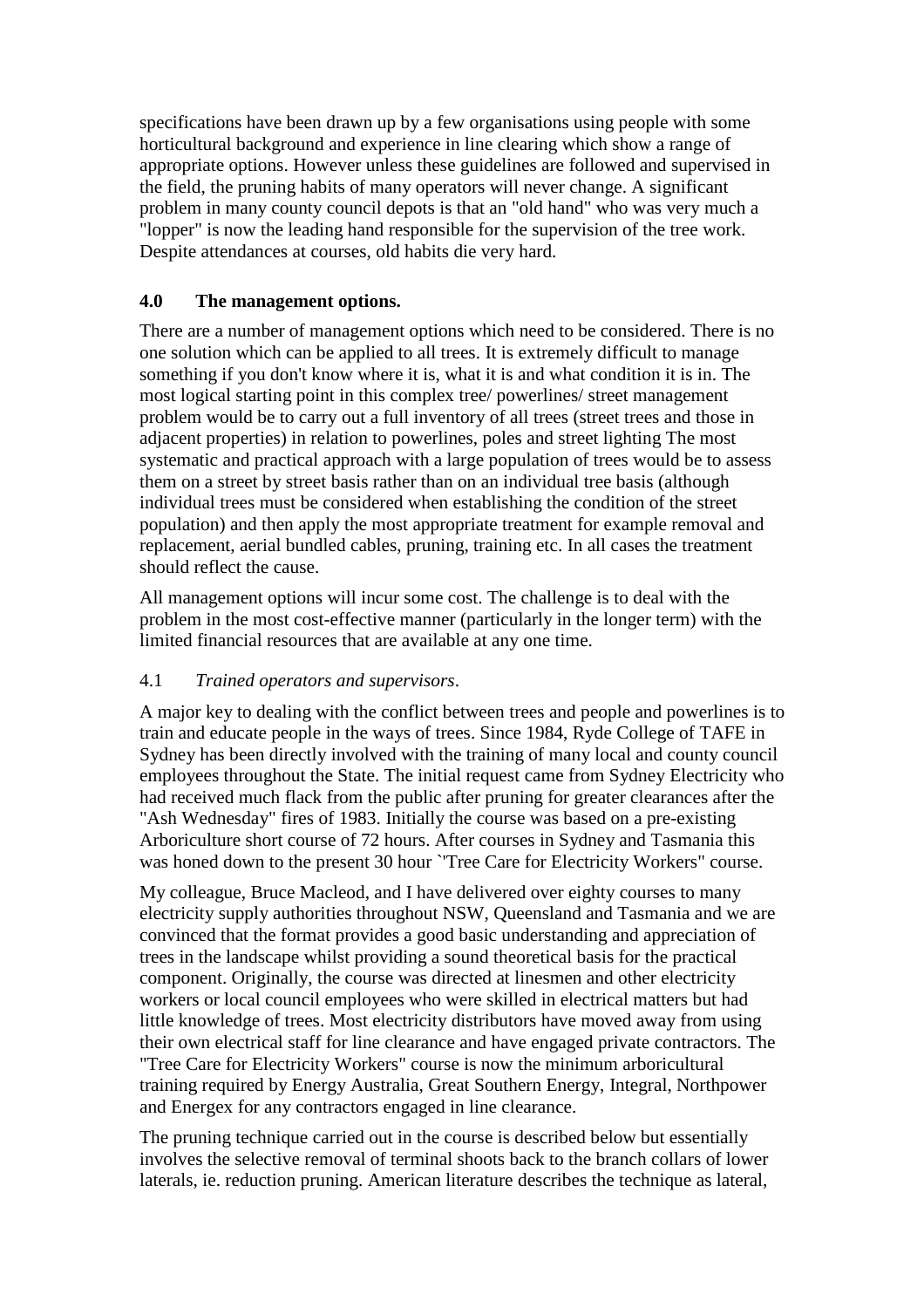natural or drop crotch pruning (Goodfellow *et al*, 1987, Johnstone, 1988 and Harris, 1992).

In addition to the training sessions for the workers, it is also recommended that a brief seminar be held for engineers and supervisors from both the electricity supply authority and the local councils as well as elected councillors and other interested parties. The aim of this session is to present an overview of the problem with possible management strategies from an independent viewpoint. These have been successful in opening up lines of communication and demonstrating goodwill between the various parties. In fact one of the most frequent comments by participants in the full course is that "the boss" should hear the same story otherwise work instructions are unlikely to change. It is essential that anyone responsible for the supervision of the pruning be up to date with the latest techniques.

The most successful courses have been for electricity supply authorities who have taken the problem seriously and have supported it from the General Manager through to the labourers on the tree crew.

The rewards for co-operation and communication between local council and electricity supply authority are savings in tree trimming costs. A documented example is from Central West County Council for the town of Forbes. The tree trimming budget was 600 hours to prune the trees in the town. After the first course it was carried out in 320 hours and has since averaged around 150 hours. It was obvious to the superintendent that there would always be some pruning but that it was more manageable. Three added bonuses were that there was much less material to be disposed of at the local tip (no chipper), there were no calls of complaint from the public and the people doing the work were much happier working on the trees. However if the rewards are to be truly long term, ongoing training for new staff and refresher courses for others is essential.

#### 4.2 *Correct pruning techniques by trained operators*.

Pruning can be defined as the directed and purposeful cutting of a plant towards a predetermined end. It is the selected removal, for a specific reason, of any part of a plant. In this case, the removal of branches which do or may interfere with powerlines, poles or street lights. All pruning is at a biological cost to the tree so all pruning should only target the problem area.

In the early days of the "Tree Care for Electricity Workers" course the learning curve for us was extremely steep. Horticulturists are vocal critics of most street tree pruning as the result often looks nothing like the tree in the textbook; there is nothing like having to make real decisions on a site to change one's perspective. The early methods involved removing stubs and branches back to branch collars with particular emphasis on the area beneath the wires. This tended to leave a relatively bare centre with 'wings' ie. a technique sometimes referred to as "gully" cutting. This technique allowed lots of light into the centre which encouraged more epicormic shoots. Whilst these epicormic shoots were perhaps slightly less vigorous than those from lopped stubs they still presented a problem. The general response was to remove them entirely.

By returning to the same areas it became clear that leaving large gaps was unsatisfactory on two counts - light and regrowth as well as aesthetics. Since about 1986 we have been training tree workers to 'tip back' shoots to lower laterals, ie to use the practice of "reduction" pruning as defined in AS4373 *Pruning of Amenity Trees*. This process is described below. Another step in the learning curve has been to realise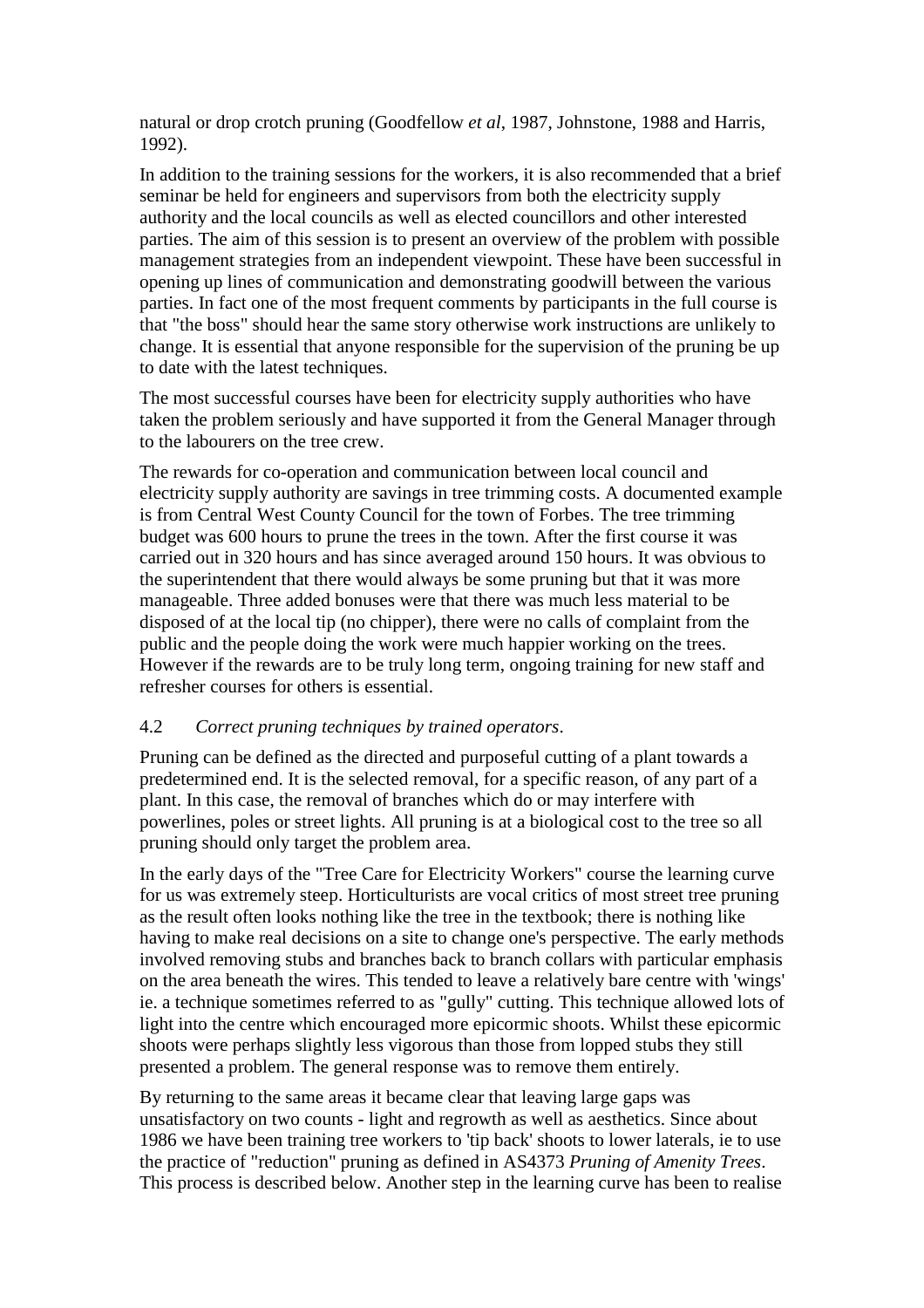the significance of the timing of the tip pruning particularly if the tree has been heavily lopped.

If trees have not been pruned, early training or formative pruning of suitably shaped young trees is the most successful long term method of pruning under powerlines. This involves removing the central leader and other apically dominant shoots down to lower lateral branches. However, for this method to be successful it requires sound knowledge of the growth characteristics of the particular species.

This method of pruning appears to be most successful with most species that are apically controlled in their juvenile phase and which then become co dominant in maturity - the most common examples would be *Platanus, Fraxinus, Pistacia, Pyrus* etc.

(This method is not recommended for *Jacaranda mimosifolia*. The pruning of Jacarandas is best left until they are within 1-2 metres from low voltage lines. In most parts of New South Wales this species will be in its mature form by then - that is broad-domed and the growth rate relatively slow. At this stage smaller branchlets can be removed back to branch collars without opening up the canopy too much and therefore stimulating vigorous epicormic shoots.)

Early pruning takes little time, leaves small wounds, requires unsophisticated equipment such as pole-pruners, creates little rubbish and achieves long term time savings in future pruning but unfortunately is rarely carried out bv the people responsible for planting the trees.

Reduction (lateral/ natural/ drop crotch) pruning is much more difficult to achieve in trees which have been lopped for decades. In this case the aim is usually to slow down the rate of growth and to attempt to rebuild a framework of lateral branches within the tree. In a severely lopped tree, the procedure may include the removal of dead or unproductive stubs from immediately beneath the wires, the thinning of the most vigorous regrowth from other stubs and or the "tipping back" or reduction of some shoots to lower laterals or buds. Whenever possible all horizontal branches and nonproblem branches are left alone and an effort is made not to open the canopy too much. This process is repeated on all return visits.

Selective reduction pruning of regrowth leaves the tree looking more natural than lopping or gully cutting however it is inevitable that there will be a dip beneath the powerlines. To satisfy the desire for "neatness", that is to trim or "round over" the entire tree, could not be considered cost effective. Reduction pruning leaves no stubs, minimises suckering, eventually slows the growth rate to normal, removes less foliage, recognises aspects of tree health, has less impact on roots and stored reserves and is generally a more satisfying pruning practice to use. The long term aim is to reduce the number of return visits to the tree and or the time spent at the tree. It is important to realise that reduction pruning does not negate the need for future work.

It is difficult to achieve the final desired effect after one pruning and the process may take several years. Unfortunately few of the electricity supply authorities have kept accurate records of gains in productivity as a result of improvements in pruning practices. Most would agree that savings have been made, however other innovations such as bundled cable and tree replacement programmes have also contributed to overall improvements.

Two overseas trials demonstrate the savings that are possible and provide a sound basis for producing planting and pruning guidelines for local authorities. Johnstone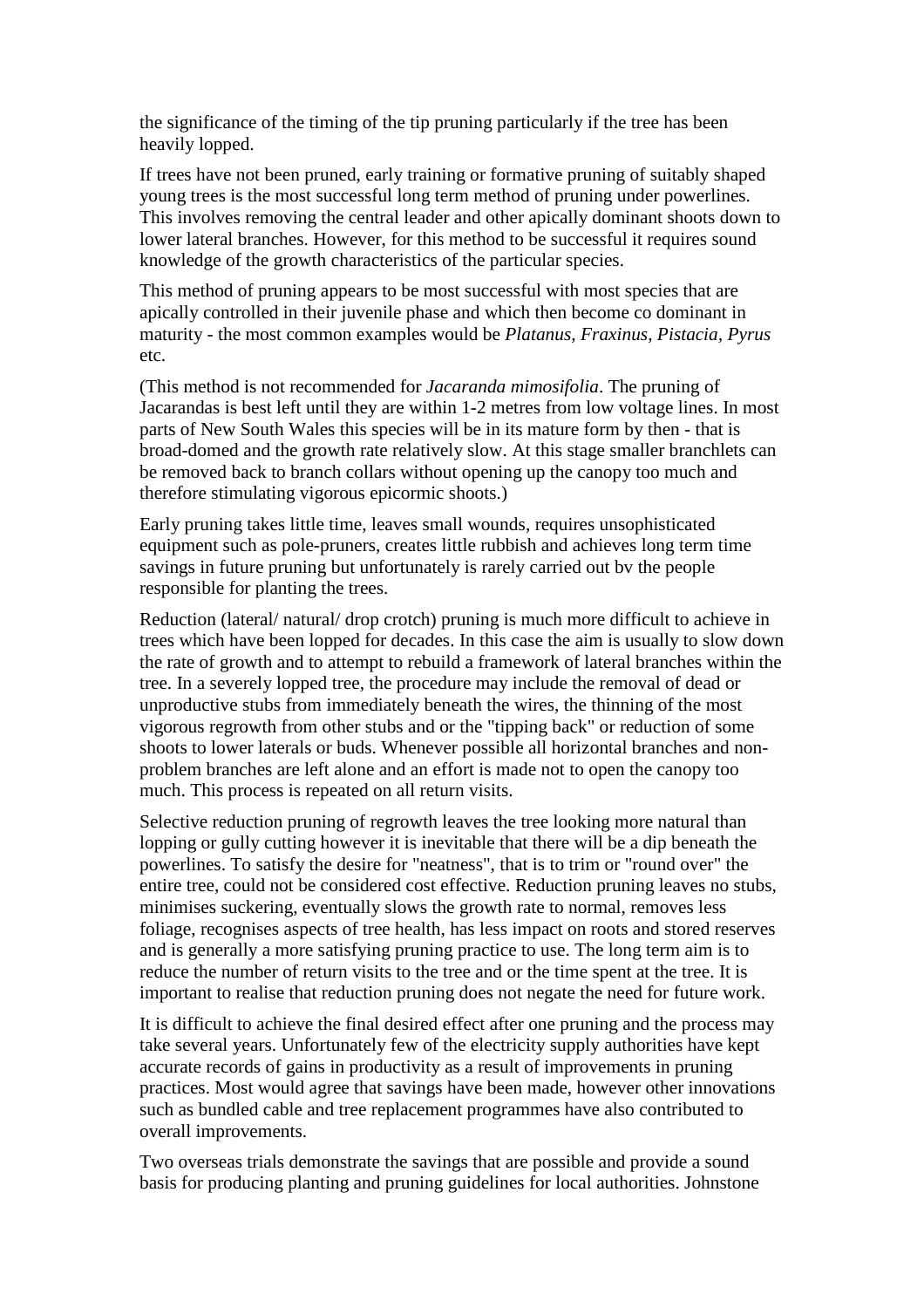(1988) reports on a study of productivity gains achieved over 5 years due to improvements in scheduling, supervision and lateral pruning rather than lopping. Another study by Goodfellow, Blumreich and Nowacki (1987) looked at the branch and sprout response of six species of street trees over a number of growing seasons following different pruning techniques. Not only did this confirm that pruning to laterals reduced regrowth when compared to lopping it also highlighted a number of species where regrowth was too rapid, even after lateral pruning, to be considered economically viable to retain in streets.

The absence of local data reinforces the need for a much more systematic approach to information collection and processing. In particular attention should be paid to surveying the tree population - age, species, condition, previous pruning/ growth regulator treatment; detailed recording of tree-related power failures - whole tree failure, branch in storm, 'summer branch drop', included bark, tree species and age, other factors such as root damage; and relating this information to other activities which may be happening in the street through the activities of the local council and other service authorities. This would enable more efficient scheduling of appropriate works (removals, bundled cable, pruning), identification of problem species, targeting of hazardous trees, and opportunities for cost sharing if major redevelopments were scheduled for particular areas.

### 4.3 *Selection of appropriate trees*.

Overhead powerlines are a major constraint in planning street plantings. An easy way out is to plant low growing shrubs however shrubs generally do not allow adequate visibility nor do they provide enough scale in the landscape. Single leader trees are inappropriate as are tall-growing, open-habit eucalypts. The best shaped tree is domed as it not only provides shade but, due to the branching habit, allows any necessary pruning to be carried out early and in a more sympathetic manner.

The selection of trees is in itself a complex process as there are many other constraints within a streetscape and many aesthetic and functional requirements to be considered. Local councils have hundreds of kilometres of trialing grounds at their disposal (streets, parks, reserves, schools) where many potential new street trees can be tested under local conditions. Perhaps botanic gardens could be approached for new and exciting material to broaden the generally boring and conservative pallet of trees in most suburbs. Many rural towns and cities have shown greater imagination than their urban counterparts.

In a number of joint ventures, several electricity distributors in NSW and Queensland and the relevant Nurseryman's Associations' have developed a plant tag indicating the suitabilify of tree species for planting under powerlines, These should be placed on small growing trees rather than on small shrubs. Integral Electricity has established a display planting of its recommended "Low 50" trees and shrubs and other distributors are planning similar plantings.

It is important to mention that a species of tree is not necessarily a problem if the reason for its failure is due to poor management techniques such as lopping. To discard a species because it regrows quickly after lopping is certainly to "throw the baby out with the bath water'.

### 4.4 *Removal of inappropriate trees*.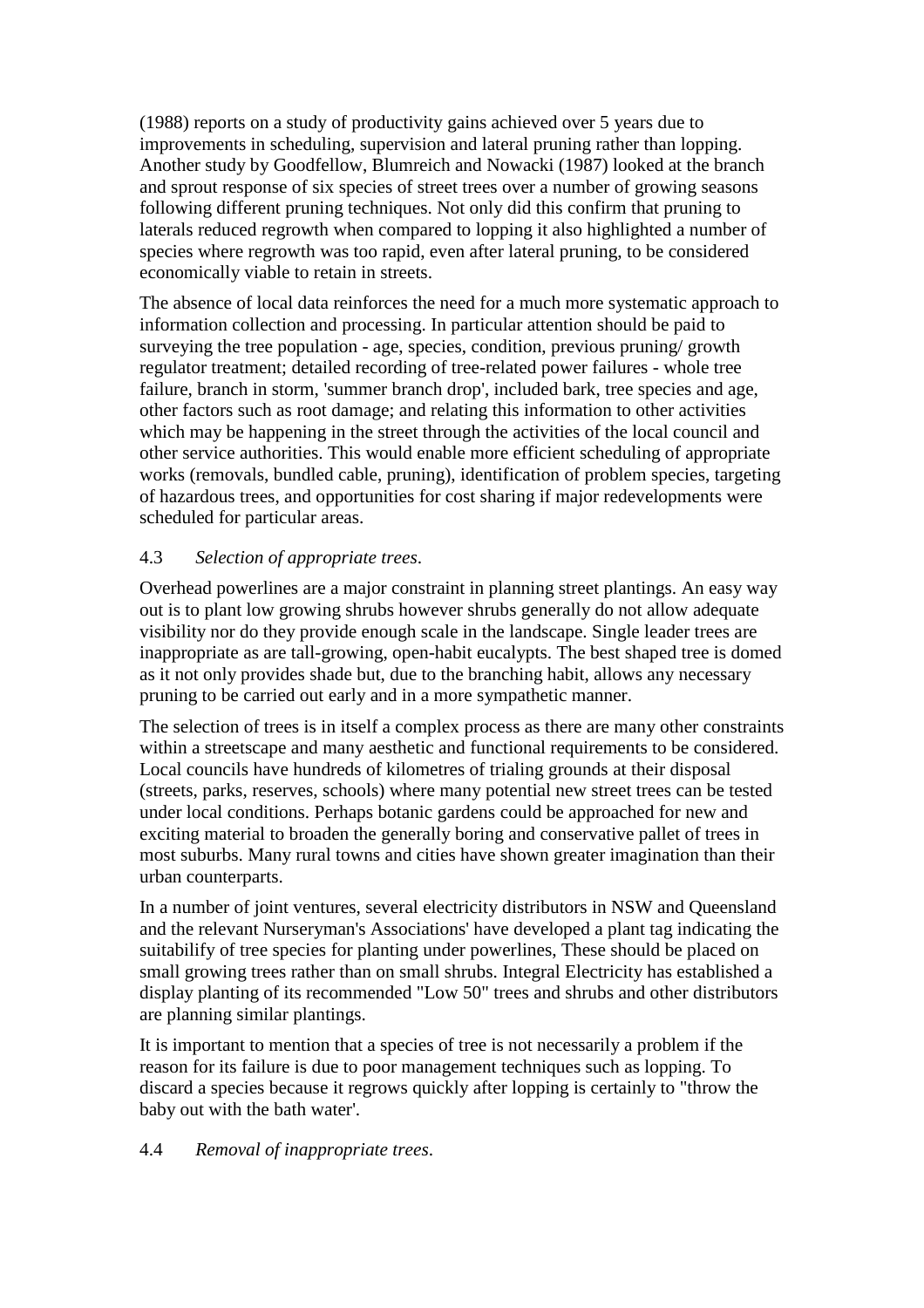Trees that no longer serve a function in the landscape or which are too expensive to maintain or which are beyond redemption by selective pruning or those which are hazardous may need to be removed. All things die and street trees tend to deteriorate more quickly than trees growing in more ideal environments. Whilst this option appears to be unpopular with many people there is no escaping its inevitability. Trees have the wonderful advantage of being a relatively easily renewed asset. It is possible and indeed necessary to start again. It is, however, necessary to define what constitutes a tree that is beyond redemption!

Any removal option considered by the electricity supply authority requires consent and consultation with the local council. Advertising the intent to remove trees to the public and the reasons for doing so are also important. Depending on the constraints in the landscape it may be decided not to replant. The trees in question may be adjacent to a park or a school with well established large trees and so it may be unnecessary to put new trees into the street.

#### 4.5 *Power supply options*.

Many people say "Put the wires underground." In new sub-divisions this is the usual option with the additional cost borne by the developer. However, where existing overhead wires occur the cost of placing those services underground is approximately five to ten times more expensive than conventional overhead wiring. The reality of undergrounding in an established residential area is that trenches would be dug on both sides of the street, across roads and into private properties (ie. through driveways, footpaths, tree roots, other services etc). Considering the number of preexisting underground services, locating new ones may be a problem in some areas. In 1993, the then Prospect Electricity estimated that it would cost \$1.96 billion to convert their 300,000 domestic customers to full undergrounding of existing overhead systems (Anon, 1993b). This could only have been achieved by doubling consumer's electricity bills for the next ten years and so it was not a viable option. In a few instances where the cost can be justified, poles and wires may be relocated to avoid trees. Improving technologies such as directional boring may see the undergrounding of powerlines becoming more cost-effective.

In a policy statement by Sydney Electricity in 1993 it was stated that it was pursuing a programme of converting overhead 11kV (high voltage or HV) to underground in instances where reliability of supply is in doubt particularly where four or more tree failures occur annually and where the recurrent costs for repairing storm damage are high. Where undergrounding is required by a local council in the broad community interest such as around foreshores, historic areas and similar then it is done on a 50/50 cost share basis with the council. At that time almost 62% (4709km) of the existing high voltage mains have been undergrounded. All new HV construction in urban areas will also be undergrounded.

Perhaps the most potentially useful innovation is the use of aerial bundled cable (ABC). The policy of most electricity supply authorities is that all new low voltage (LV) overhead construction will use ABC. New generations of both low and high voltage ABC are being developed and trialed. Standard HVABC is particularly heavy and expensive so its use has been generally limited to densely treed locations. However Integral has adopted HVABC as its standard overhead conductor for new lines and augmentations in urban and rural residential areas up to 11kV (Anon,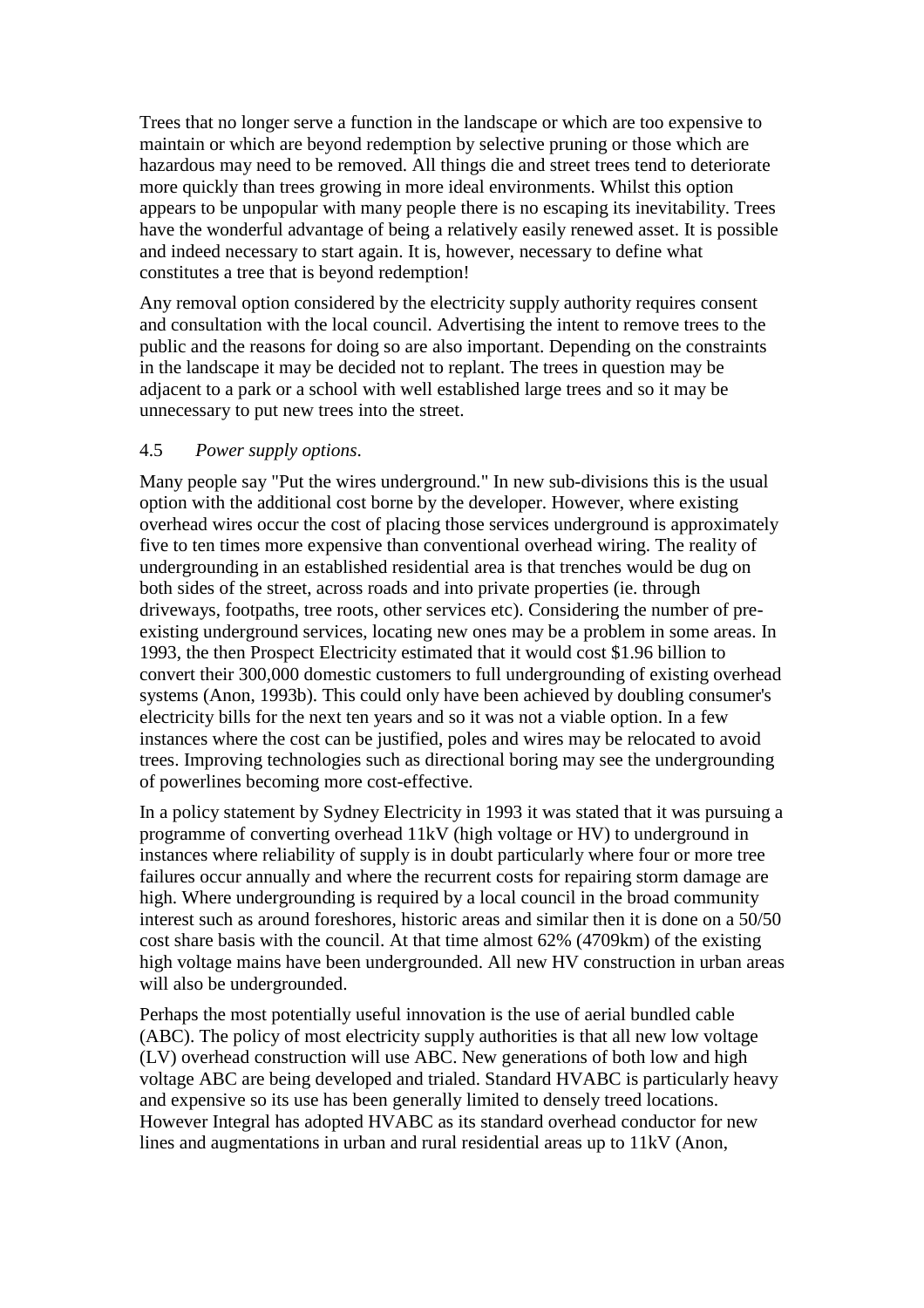1993a). Projects are underway with individually coated and insulated high voltage lines which are less expensive.

ABC has a number of advantages in terms of tree management; clearances range from 0 - 500mm depending on branch diameter; cross arms are eliminated from poles thus reducing the extent of side clearing; and in some cases the poles are removed entirely and the cable placed on buildings. However, the installation of bundled conductor is not costeffective for trees beyond remedial pruning.

### 4.6 *Co-operation between electricity supply authorities and local councils*.

In many towns, cities and suburbs it appears as though the electricity supply authorities have had to assume responsibility for the management of trees in the proximity of powerlines. Many electricity distributors get no help from their constituent councils, financial or otherwise, in tree management activities. This situation hardly seems fair when "ownership" of most trees in streets would be vested with the local council.

Both Energy Australia and Integral Electricity have developed initiatives to foster cooperation between themselves and their local constituent councils. These have included offering local councils subsidised rates on the replacement of existing openwire constructions with ABC. Other initiatives have been to fund tree removal and replacement programmes and, in the case of Integral Electricity, the establishment of Customer Environmental Liaison Committees.

A similar approach taken by Seattle City Light has been documented by Barnes and Greenlee (1991). In 1988 this electricity supply authority established a Citizens' Advisory Forum on Tree Replacement. The forum was charged with the development of policy recommendations for the removal and replacement of trees that interfered with powerlines. The recommendations they made included an inventory of all trees, analysis of the information with respect to current and alternative pruning practices, guidelines for deciding when to remove a tree, the establishment and implementation of a tree replacement programme, development of training programmes for inspectors and pruning crews, customer involvement and responsibility as well as funding options. Test site locations have been established to put these recommendations in place and these continue to be monitored and the programme modified as needed. The overall conclusion by those involved was that everyone in the community need to be involved and committed to take some part in correcting the conflict between trees and powerlines.

### 4.7 *Lost opportunities*.

How much effort, energy and money are we expending on depressingly mismanaged mistakes. A quick look around any suburb or town would reveal many opportunities for tree planting where there are few constraints. Wide grassy nature strips with no overhead powerlines, edges of playing fields and schools are all available for exciting plantings of a diversity of trees and shrubs to bring nature and interest back into the city. In these times of Greening Australia, Landcare and greater environmental awareness perhaps these areas could be targeted by local councils and electricity supply authorities as multifunded community projects. This is an area in which TREENET clearly has a role.